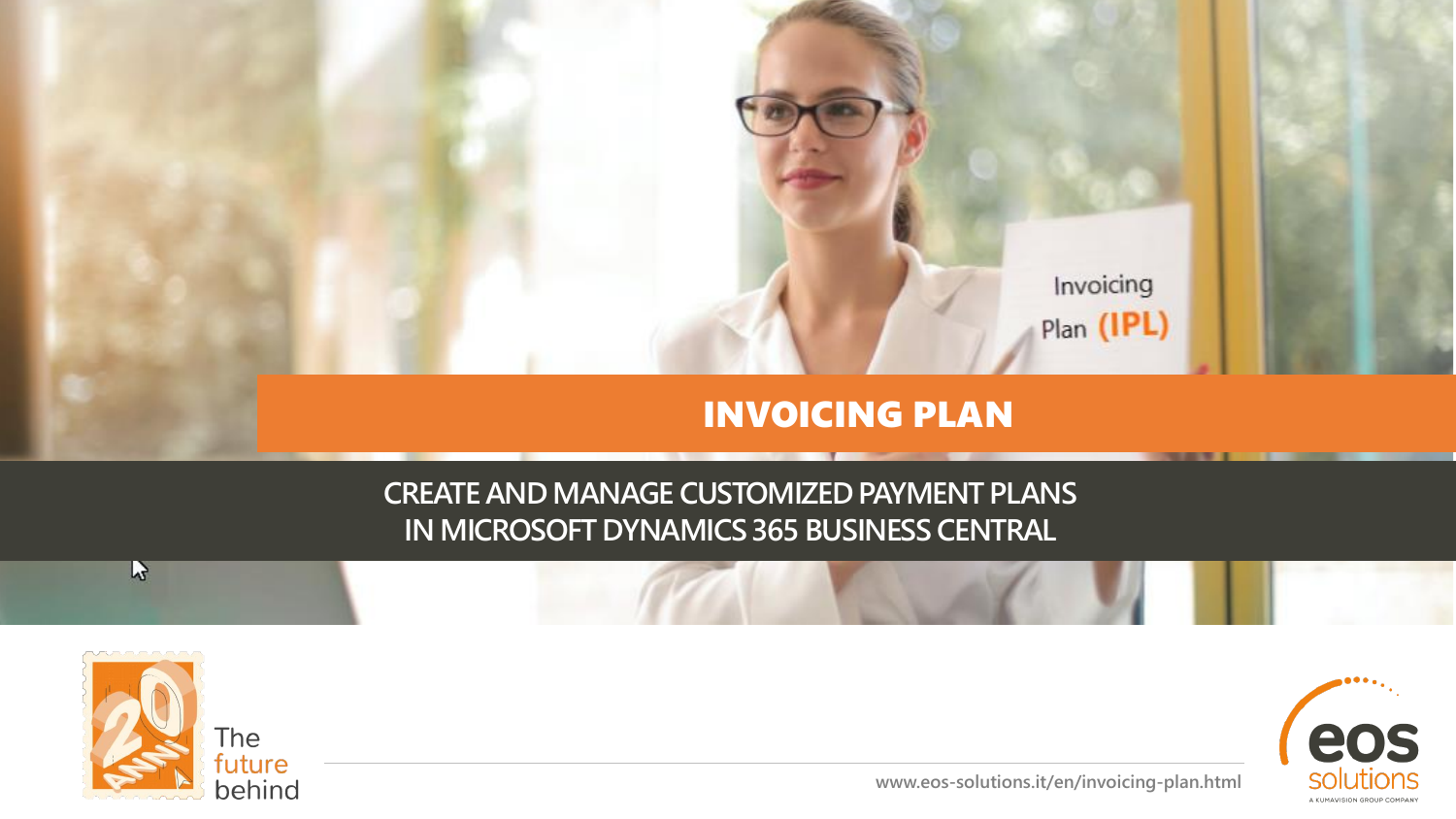# **Invoicing Plan**

### **App for Microsoft Dynamics 365 Business Central** 0000



DO YOU WANT TO DEFINE AN INVOICING PLAN BASED ON THE AGREEMENTS MADE WITH THE CUSTOMER?

DO YOU WANT TO POST INVOICES IN ADVANCE AS THE PROJECT PROGRESSES AND POST THE CLOSING INVOICE WHEN YOU ARE DONE?

The **Invoicing Plan** Eos Solutions app helps the business to **create and manage customized payment plans** in Microsoft Dynamics Business Central

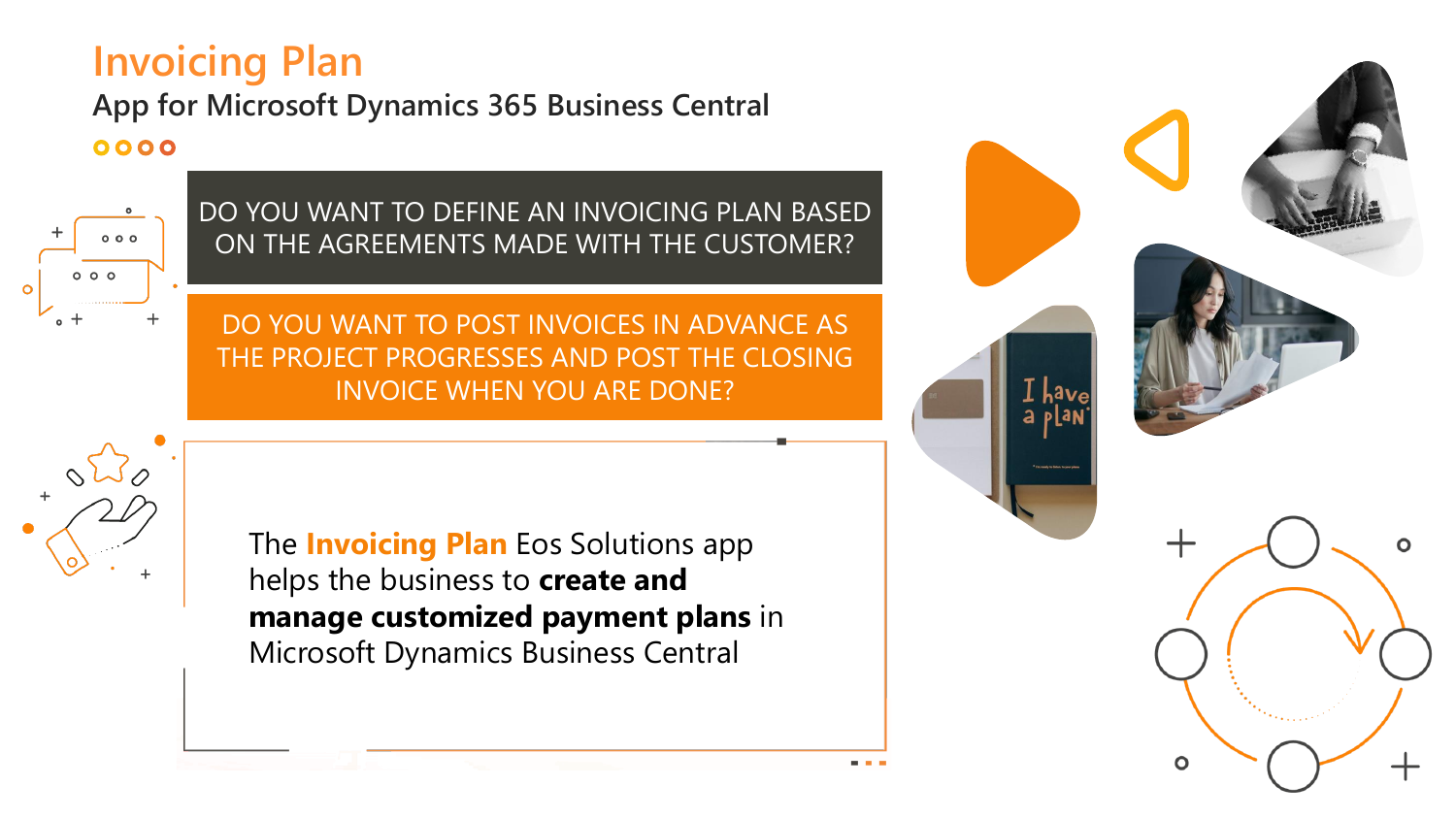# **Here is a list of the features involved**

### 0000

| Tell me what you want to do             | X              |               |  |
|-----------------------------------------|----------------|---------------|--|
| ipl                                     |                |               |  |
| On current page (Sales Order Processor) |                |               |  |
| Go to Pages and Tasks                   |                | Show less (3) |  |
| Currencies                              | Lists          |               |  |
| Invoice Plan List (IPL)                 | Lists          |               |  |
| Invoice Plan Setup (IPL)<br>↘           | Administration |               |  |
| Invoice Plan Template List (IPL)<br>⋗   | Administration |               |  |



## **Define the Invoicing Plan**

parameters as agreed with the customer



### **Keep track**

of the project progress invoices



the Anticipated Payments Invoices



**Post** 

the closing invoice when the project is finished



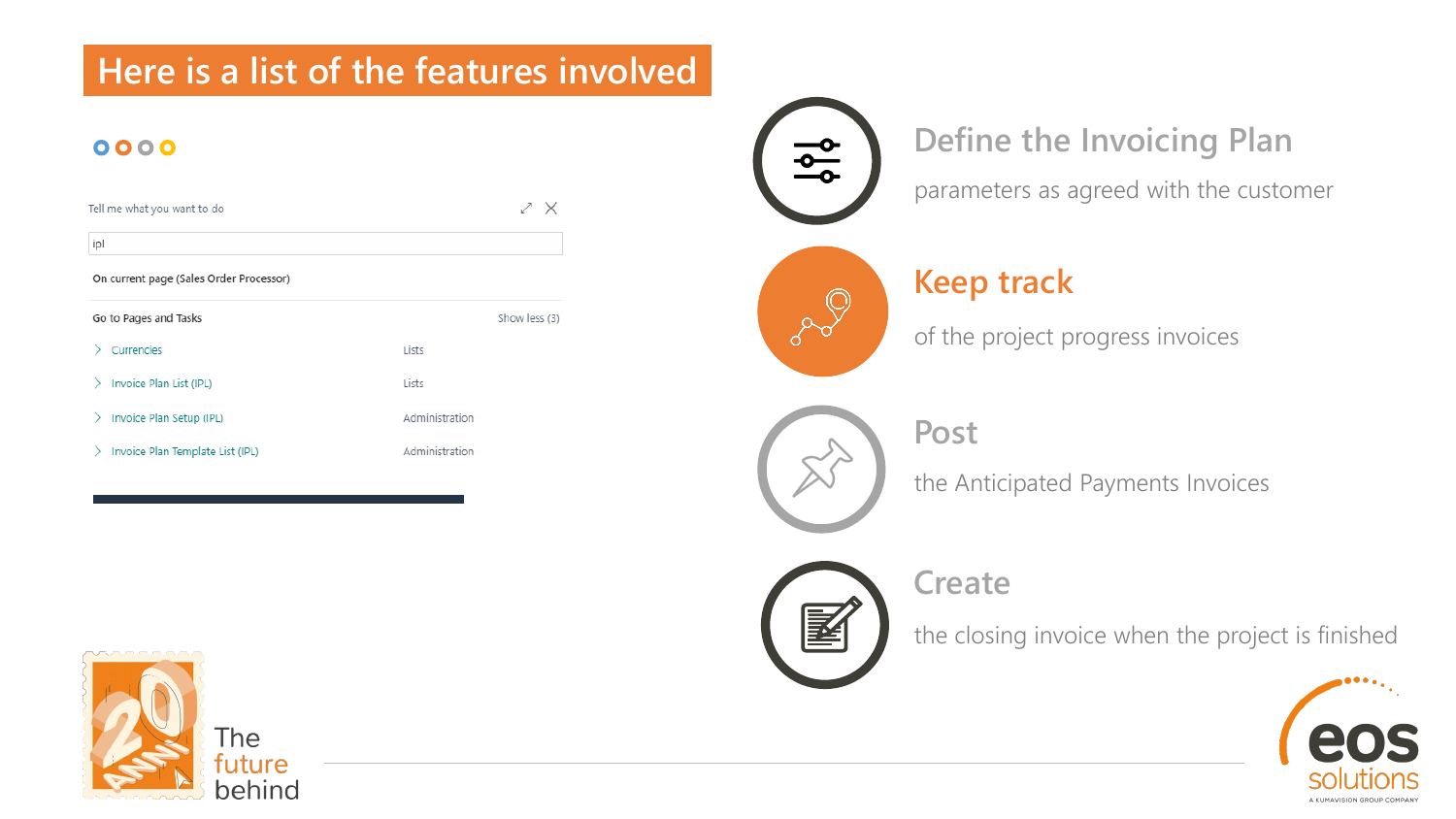# **Invoicing plan on the Sales Order**

| $\leftarrow$ | ⋒<br>Sales Order   Work Date: 7/10/2022<br>1021 · Spotsmeyer's Furnishings |                            |         |                                           |              |                                          |                                |                                               |                                 |                         |                               |                                      |                         |                      |
|--------------|----------------------------------------------------------------------------|----------------------------|---------|-------------------------------------------|--------------|------------------------------------------|--------------------------------|-----------------------------------------------|---------------------------------|-------------------------|-------------------------------|--------------------------------------|-------------------------|----------------------|
|              | Process<br>Report                                                          | Release                    | Postina | Prepare                                   | Order        |                                          | Request Approval<br>Print/Send | Navigate                                      | <b>Actions</b>                  | Related                 | Reports<br>Fewer options      |                                      |                         |                      |
|              | $f$ Functions $\vee$                                                       | $\sim$ Commissions $\vee$  |         | $\alpha$ Product Quality Assurance $\vee$ |              |                                          | $\frac{1}{2}$ Plan $\vee$      | $\blacktriangleright$ Request Approval $\vee$ | $\blacksquare$ Warehouse $\vee$ |                         | $\blacksquare$ Posting $\vee$ | $\bigoplus$ Print $\vee$             | Print Packing List      | □ Order Confirmation |
|              | 통 Payments                                                                 |                            |         |                                           |              | $\cdots$                                 | Order Date                     | 5/1/2021                                      |                                 | $\overline{\mathbb{R}}$ |                               | Documents-To Contact No.             |                         | $\cdots$             |
|              | <b>词</b> Create Purchase Document                                          |                            | 212     |                                           | $\checkmark$ | Requested Delivery Date                  | 閜                              |                                               | Commissions                     |                         |                               |                                      |                         |                      |
|              |                                                                            | Calculate Invoice Discount |         | neyer's Furnishings                       |              | $\cdots$                                 | Operation Type                 | EST-FN-VEN                                    |                                 | $\sim$                  |                               | Commission Group                     |                         | $\checkmark$         |
|              | Get Recurring Sales Lines                                                  |                            | ke Nash |                                           |              | $\cdots$                                 |                                |                                               |                                 |                         |                               | Salespersons                         |                         | $\circ$              |
|              | la Copy Document                                                           |                            | 121     |                                           |              | <b>iii</b>                               | Status                         | Released                                      |                                 |                         |                               | Exclude from Commission<br>$\bullet$ |                         |                      |
|              | Verify VAT Exemptions                                                      |                            |         |                                           |              | $\frac{1}{\left  \frac{1}{1+1} \right }$ | Reason Code                    |                                               |                                 | $\checkmark$            |                               |                                      |                         |                      |
|              | 21<br>Move Negative Lines                                                  |                            |         |                                           |              |                                          |                                |                                               |                                 |                         |                               |                                      |                         |                      |
|              | <sup>1</sup> Archive Document                                              |                            |         |                                           |              |                                          |                                |                                               |                                 |                         |                               |                                      |                         |                      |
|              | Send IC Sales Order                                                        |                            | ins     |                                           |              |                                          |                                |                                               |                                 |                         |                               |                                      |                         | 51                   |
|              | Incoming Document                                                          |                            |         |                                           | Con          | Description                              |                                | Variant Code                                  | Location Code                   |                         | Quantity                      | Unit of Measure Code                 | Unit Price Excl.<br>VAT | VAT Prod. Posting G  |
|              | Suggest Transport Cost                                                     |                            |         |                                           | $\Box$       |                                          | Vendite di prodotti - UE       |                                               | <b>BLU</b>                      |                         |                               |                                      | 10,000,00               | IVA20                |
|              | Invoice Plan (IPL)                                                         |                            |         |                                           | $\Box$       |                                          | Vendite di prodotti - UE       |                                               | <b>BLU</b>                      |                         | $\mathbf{1}$                  |                                      | 5,000.00                | IVA20                |
|              | New Item From Sales Price                                                  |                            |         |                                           |              |                                          |                                |                                               |                                 |                         |                               |                                      |                         |                      |
|              | <b>M</b> Calculate SFA Price                                               |                            |         |                                           |              |                                          |                                |                                               |                                 |                         |                               |                                      |                         |                      |
|              | <b>器</b> Insert Free Goods Lines                                           |                            |         |                                           |              |                                          |                                |                                               |                                 |                         |                               |                                      |                         |                      |
|              | Subtotal Excl. VAT (USD)                                                   |                            |         |                                           |              | 15,000.00                                | Detailed Header Discount  0    |                                               |                                 |                         |                               | Total Incl. VAT (USD)                |                         | 18.000.00            |
|              | Inv. Discount Amount Exc                                                   |                            |         |                                           |              | 0.00                                     | Total Excl. VAT (USD)          |                                               |                                 | 15,000.00               |                               |                                      |                         |                      |
|              | Invoice Discount %                                                         |                            |         |                                           |              | $\circ$                                  | Total VAT (USD) ··········     |                                               |                                 | 3.000.00                |                               |                                      |                         |                      |

**YOU NEED TO RELEASE THE ORDER BEFORE CREATING THE INVOICING PLAN**

**On the Sales Order page, from Actions->Functions->Invoice Plan (IPL) we open the Invoicing Plan card**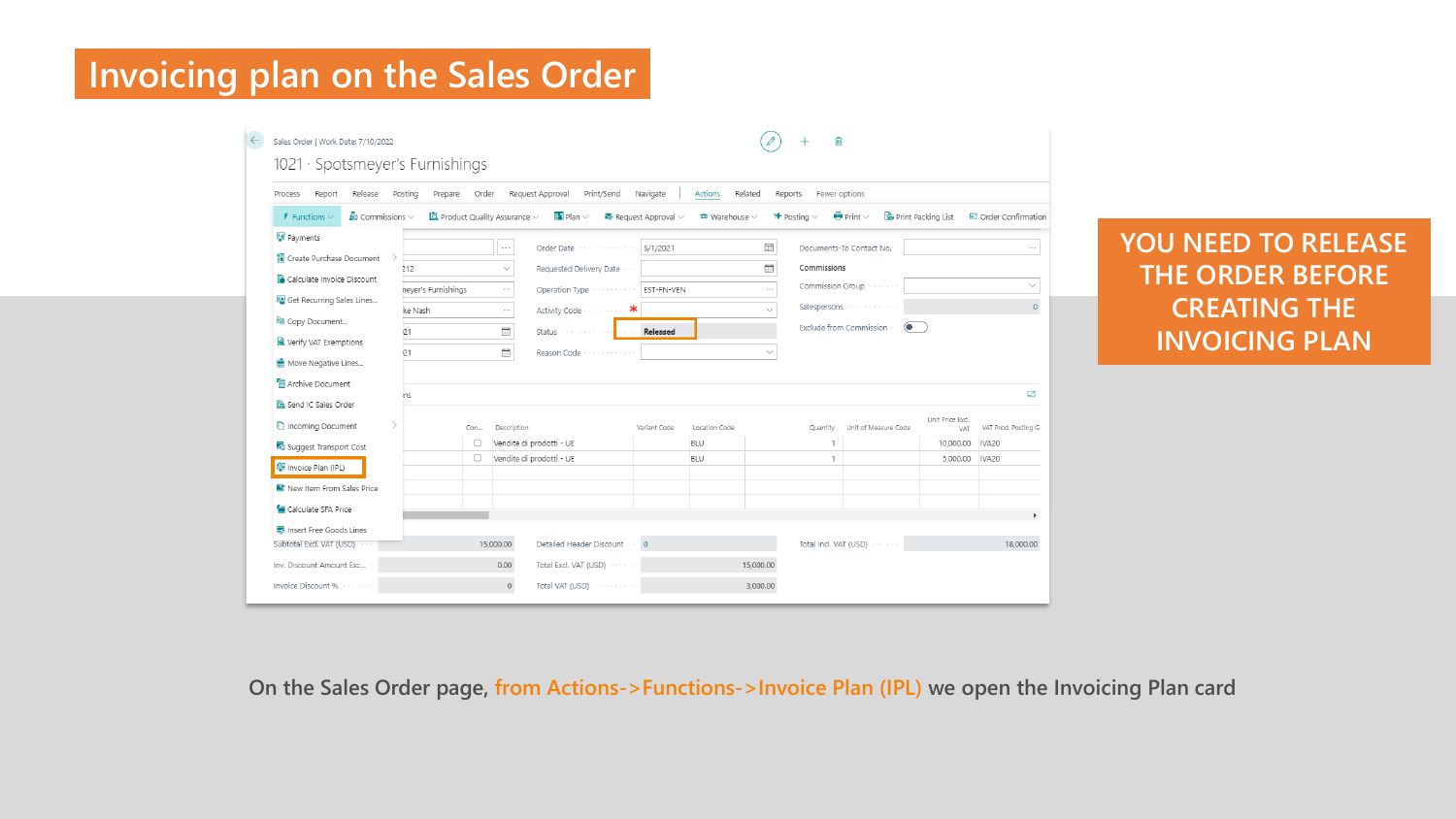# **Invoicing plan on the Sales Order**

|                                                                                                                   |                           |                  |          |          |                                    |                        |                     |             |              |                 |                                |                                           |                     | $x^k$ $\times$                          |
|-------------------------------------------------------------------------------------------------------------------|---------------------------|------------------|----------|----------|------------------------------------|------------------------|---------------------|-------------|--------------|-----------------|--------------------------------|-------------------------------------------|---------------------|-----------------------------------------|
| Manage 篇 Create Anticipated Invoice 篇 Create Credit Memo 简 Create Closing Invoice   Actions Related Fewer options |                           |                  |          |          |                                    |                        |                     |             |              |                 |                                |                                           |                     |                                         |
| General                                                                                                           |                           |                  |          |          |                                    |                        |                     |             |              |                 |                                |                                           |                     | Show less                               |
|                                                                                                                   |                           | IP0000007        |          |          | $-$                                |                        |                     |             |              |                 |                                |                                           |                     | 15,000.00                               |
| Invoice Plan Template Code                                                                                        |                           | <b>IPT000001</b> |          |          |                                    |                        |                     |             |              |                 |                                | Invoice Plan Amount                       |                     | 6,000.00                                |
|                                                                                                                   |                           |                  |          |          |                                    |                        |                     |             |              |                 |                                | Invoice Plan Remaining Amount             |                     | 6,000.00                                |
|                                                                                                                   |                           |                  |          |          |                                    |                        |                     |             |              |                 |                                |                                           |                     | 6.000.00                                |
|                                                                                                                   |                           |                  |          |          |                                    |                        |                     |             |              |                 |                                |                                           |                     |                                         |
|                                                                                                                   |                           |                  |          |          |                                    |                        |                     |             |              |                 |                                |                                           |                     |                                         |
|                                                                                                                   |                           |                  |          |          |                                    |                        |                     |             |              |                 |                                |                                           |                     |                                         |
|                                                                                                                   |                           |                  |          |          |                                    |                        |                     |             |              |                 |                                |                                           |                     |                                         |
| Lines                                                                                                             | Manage Line Fewer options |                  |          |          |                                    |                        |                     |             |              |                 |                                |                                           |                     |                                         |
|                                                                                                                   |                           |                  |          |          |                                    |                        |                     |             |              |                 |                                |                                           |                     |                                         |
|                                                                                                                   |                           |                  |          |          |                                    |                        |                     |             |              |                 |                                |                                           |                     |                                         |
| Planned Invoice Date                                                                                              | Invoice Type              | Share in %       | Amount   |          | Invoiced Amount Payment Terms Code | Payment Method<br>Code | Execute<br>Action   | Invoice No. | Posting Date | Credit Memo No. | Credit Memo Amount Description |                                           | Shipment No. Filter |                                         |
| $\rightarrow$ 5/1/2021                                                                                            | Anticipated Paym          | 10               | 1,500.00 | 1,500.00 |                                    |                        | $\overline{\omega}$ |             |              |                 |                                | 1,500.00 Anticipated Payment Invoice 10 % |                     |                                         |
| 5/31/2021                                                                                                         | Anticipated Paym          | 40               | 6,000.00 | 6,000.00 |                                    |                        | $\Box$              |             |              |                 |                                | 0.00 Anticipated Payment Invoice 40 %     |                     |                                         |
| 6/30/2021                                                                                                         | Closing Invoice           | $\Omega$         | 0.00     | 0.00     |                                    |                        | $\Box$              |             |              |                 |                                | 0.00 Fattura completamento progetto       |                     | Shipment Amount<br>0.00<br>0.00<br>0.00 |
| Posting                                                                                                           |                           |                  |          |          |                                    |                        |                     |             |              |                 |                                |                                           |                     |                                         |
|                                                                                                                   |                           |                  |          |          |                                    |                        |                     |             |              |                 |                                |                                           |                     |                                         |
| Department Code                                                                                                   |                           | VENDITE          |          |          |                                    |                        |                     |             |              |                 |                                | Closed                                    | $\bullet$           |                                         |
|                                                                                                                   |                           |                  |          |          |                                    |                        |                     |             |              |                 |                                |                                           |                     |                                         |
|                                                                                                                   |                           |                  |          |          |                                    |                        |                     |             |              |                 |                                |                                           |                     |                                         |
|                                                                                                                   |                           |                  |          |          |                                    |                        |                     |             |              |                 |                                |                                           |                     |                                         |

#### **HEADER**

**You can fill in the page manually or it is possible to create one or more Invoice Plan Templates according to the needs.** 

#### **LINES**

**Create or edit the Invoice Plan lines according to the agreements with the customer.** 

#### **POSTING**

**On this tab there is information about Department and Project Code, Description of the Template, Account where the invoice is posted.**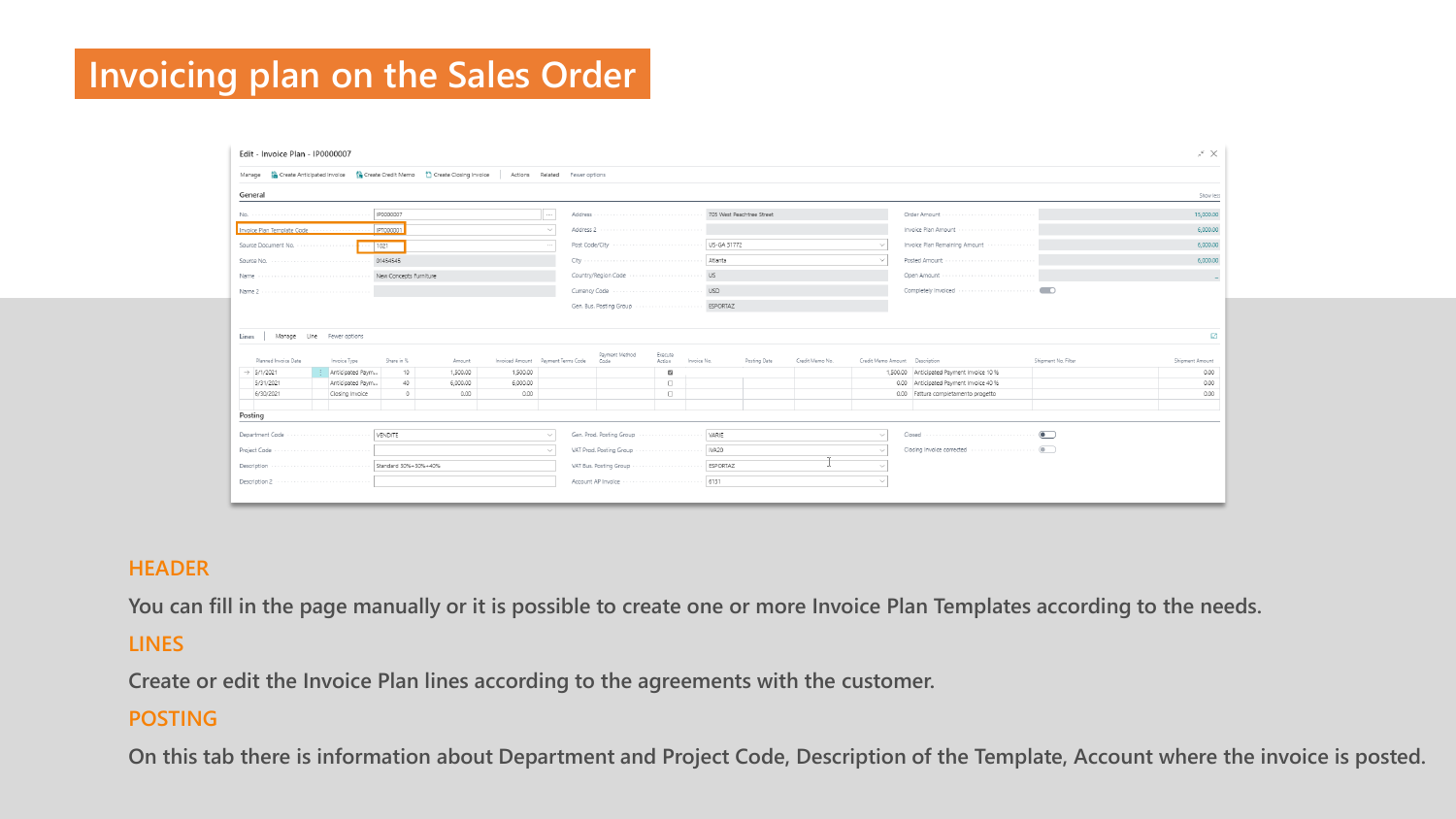# **Anticipated Invoices**

|                                 |      | Anticipated Invoices                                        |                        |          |                 |                       |                        |                         | Sales Invoice from Invoice Plan<br>ZΧ   |
|---------------------------------|------|-------------------------------------------------------------|------------------------|----------|-----------------|-----------------------|------------------------|-------------------------|-----------------------------------------|
|                                 |      |                                                             |                        |          |                 |                       |                        |                         | 誧<br>Posting Date<br>.                  |
| Edit - Invoice Plan - IP0000007 |      |                                                             |                        |          |                 |                       |                        |                         | Create single invoice<br>$\bullet$<br>. |
| Manage                          |      | <b>た</b> Create Anticipated Invoice<br>徐 Create Credit Memo | Create Closing Invoice |          | More options    |                       |                        |                         | Filter: Invoice Plan Header             |
| General >                       |      |                                                             |                        |          |                 |                       |                        |                         | IP0000007                               |
|                                 |      |                                                             |                        |          |                 |                       |                        |                         | $+$ Filter                              |
| Lines<br>Manage                 | Line | Fewer options                                               |                        |          |                 |                       |                        |                         | Filter totals by:                       |
| Planned Invoice<br>Date         |      | Invoice Type                                                | Share in               | Amount   | Invoiced Amount | Payment Terms<br>Code | Payment Method<br>Code | Execute<br>Action       | $+$ Filter                              |
| $\rightarrow$ 01/05/2021        |      | Anticipated Payment Invoice                                 | 10                     | 1.500,00 | 1.500,00        |                       |                        | $\overline{\mathbf{r}}$ |                                         |
| 31/05/2021                      |      | Anticipated Payment Invoice                                 | 40                     | 6.000,00 | 6.000,00        |                       |                        | $\Box$                  |                                         |
| 30/06/2021                      |      | Closing Invoice                                             | 0                      | 0,00     | 0,00            |                       |                        | $\Box$                  | Advanced >                              |
| $D_{\alpha}$ stina              |      |                                                             |                        |          |                 |                       |                        |                         | Cancel<br><b>OK</b>                     |

**In order to create an Anticipated Invoice, set the "Execute Action" box on the desired line to True and then click on "Create Anticipated Invoice".**

**You need to repeat this action for all the Anticipated Payment Invoices.**

**By pressing OK, the Anticipated Invoice is created (not yet posted).**

**Then, it is possible to post.**

**If needed, you can create a Credit memo directly from the Invoice Plan from Actions->Functions->Create Credit Memo.**

**The credit memo need to be manually posted afterwards. It will show the references to the Invoicing Plan.**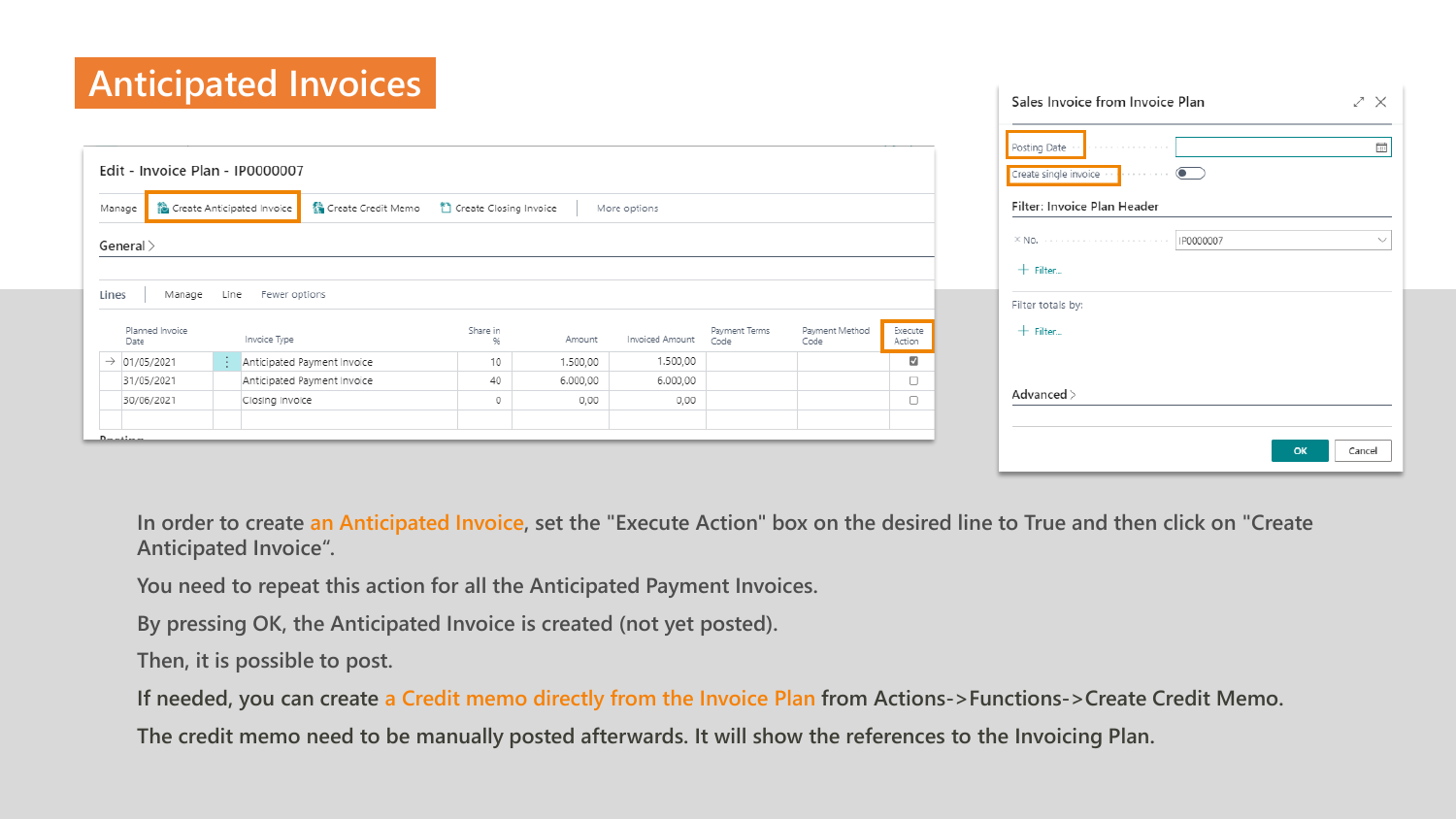# **Closing Invoice**



**THE INVOICE POSTING MUST BE EXECUTED ON THE INVOICE PLAN PAGE**

**From the Invoice Plan page, we check the option "Execute Action" on the line related to the Closing Invoice and we select Actions->Functions->Create Closing Invoice.**

**It shows:**

- **Shipment reference**
- **Reference to the two order lines with the related unit price (10.000 + 5.000)**
- **EXTED FIGHTS A reversing line for the anticipated payment (the other one is yet reversed by the credit memo). Alternatively, we can first create a credit memo for the second Anticipated Payment and then create the Closing invoice that will show only the shipment reference and the order lines with the prices.**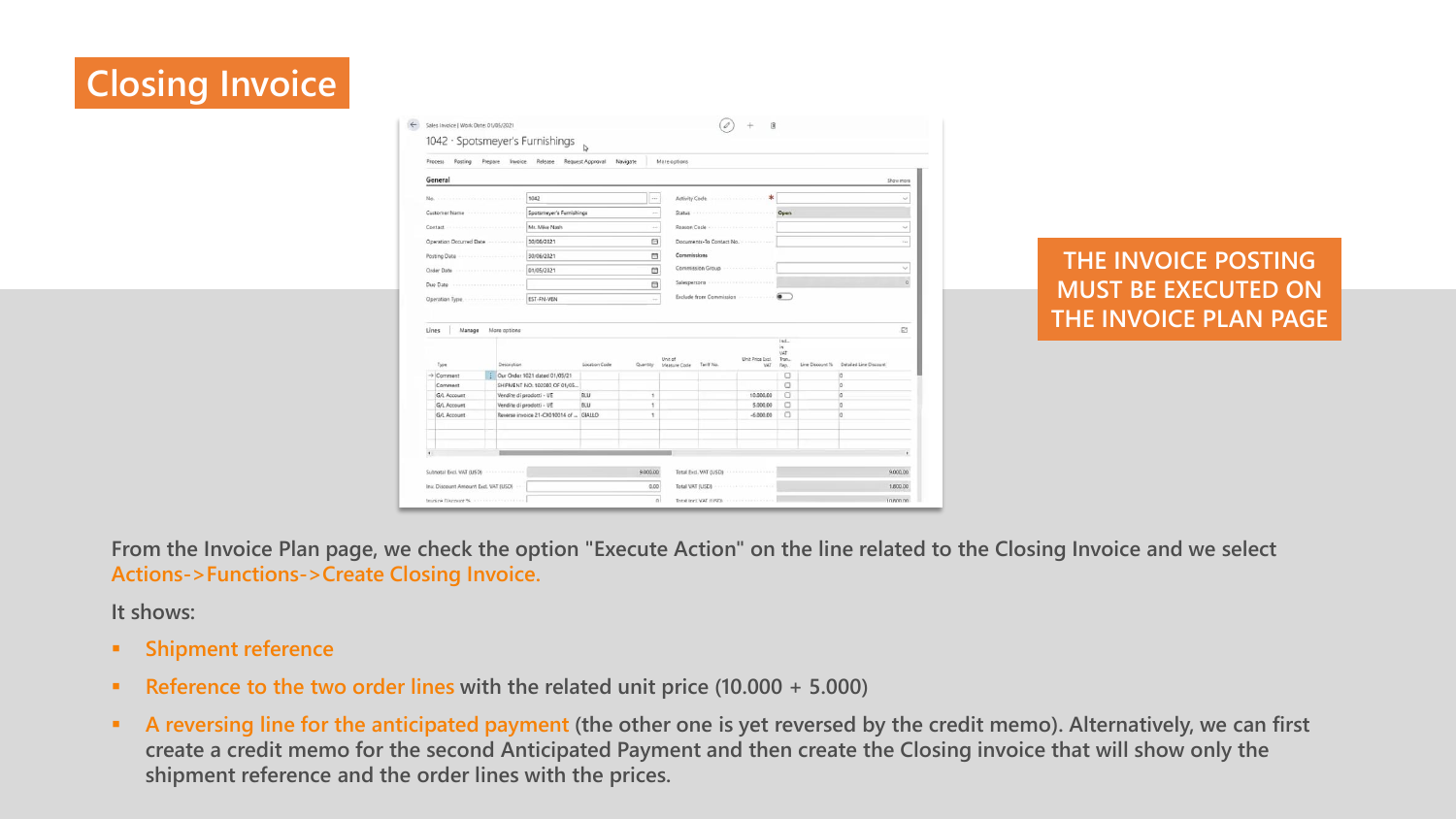

|                                                                | 喕                      | ローズ<br>$\sqrt{\mathsf{Saved}}$ |
|----------------------------------------------------------------|------------------------|--------------------------------|
| Invoice Plan Setup (IPL)                                       |                        |                                |
| General                                                        |                        |                                |
|                                                                |                        |                                |
| <b>EOS-IPL-INVOICEPLAN</b><br>Invoice Plan No.<br>$\checkmark$ | Invoice Plan Unit of M | PZ<br>$\checkmark$             |

| G/L Account Card   Work Date: 31/03/2021 |                         |                                               |  |  |  |  |  |  |
|------------------------------------------|-------------------------|-----------------------------------------------|--|--|--|--|--|--|
| $6131 \cdot$ Prepaid account             |                         |                                               |  |  |  |  |  |  |
| Account<br>Process                       | Balance<br>More options |                                               |  |  |  |  |  |  |
| General                                  |                         | Show more                                     |  |  |  |  |  |  |
| No. 6131                                 |                         | Reconciliation Account $\cdots$ ( $\bullet$ ) |  |  |  |  |  |  |
| Name  Prepaid account                    |                         | Automatic Ext. Texts ( )                      |  |  |  |  |  |  |
| Income/Balance    Income Statement       | $\check{~}$             |                                               |  |  |  |  |  |  |
| Account Category    Income               | $\checkmark$            | Allow Sim. Posting  (                         |  |  |  |  |  |  |

**It is necessary to define the Serial numbers and the invoice plan unit of measure for the lines.**

**In addition, create, according to the customer requirements, one or more accounts dedicated to the prepayments.**